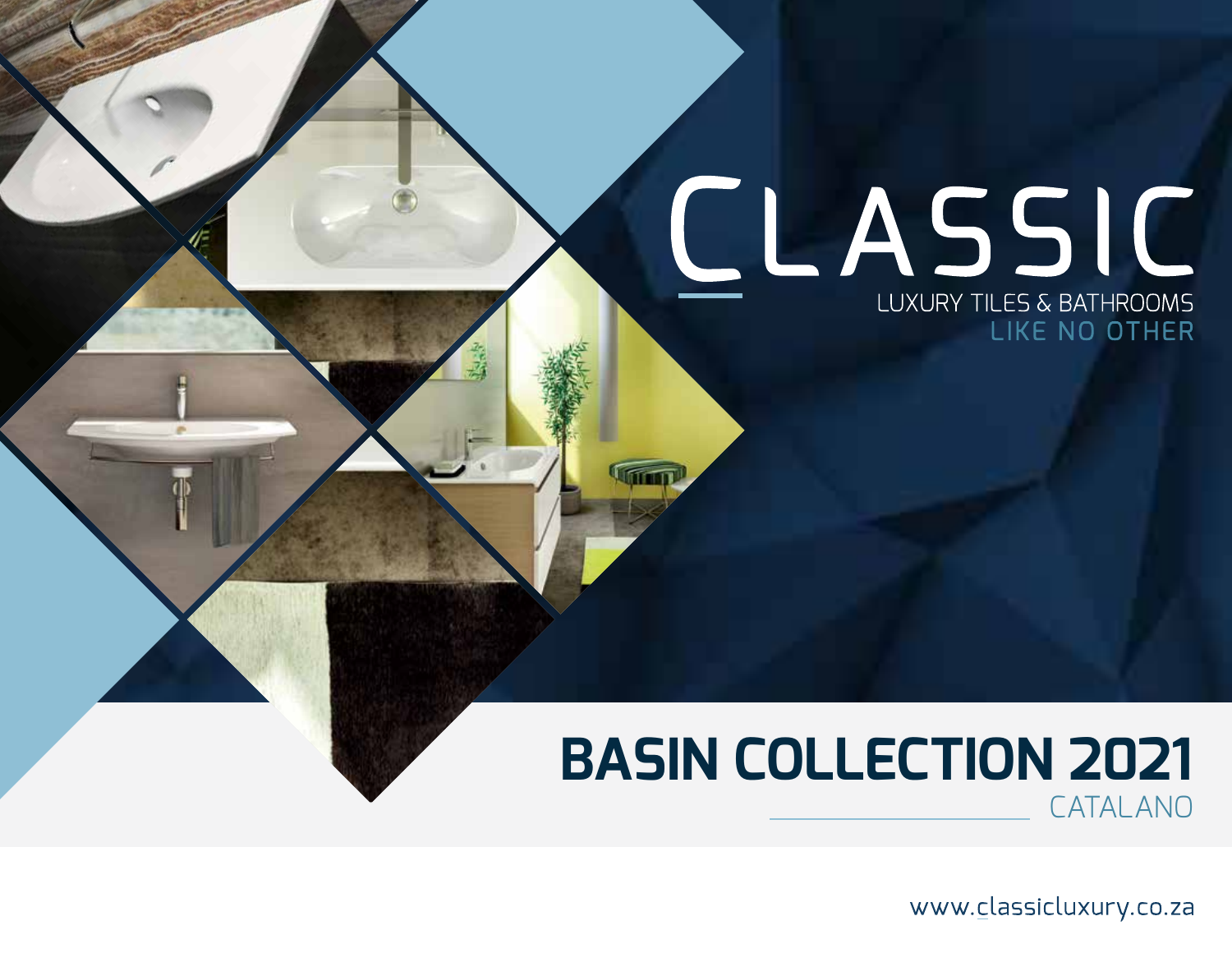### **BASIN COLLECTION 2021** CATALANO

To kick of 2021 we have curated this range of exclusive CATALANO basins just for you and your home.

Browse these exquisite ranges below or visit our showrooms to view in person and begin your perfect bathroom today.

**ITALIAN** MADE





**100%**  GUARANTEED

**99.9%** ANTI-BACTERIAL

**RESISTANT** TO CHEMICALS

**ENQUIRE NOW BASIN COLLECTION 2021** 

www.classicluxury.co.za

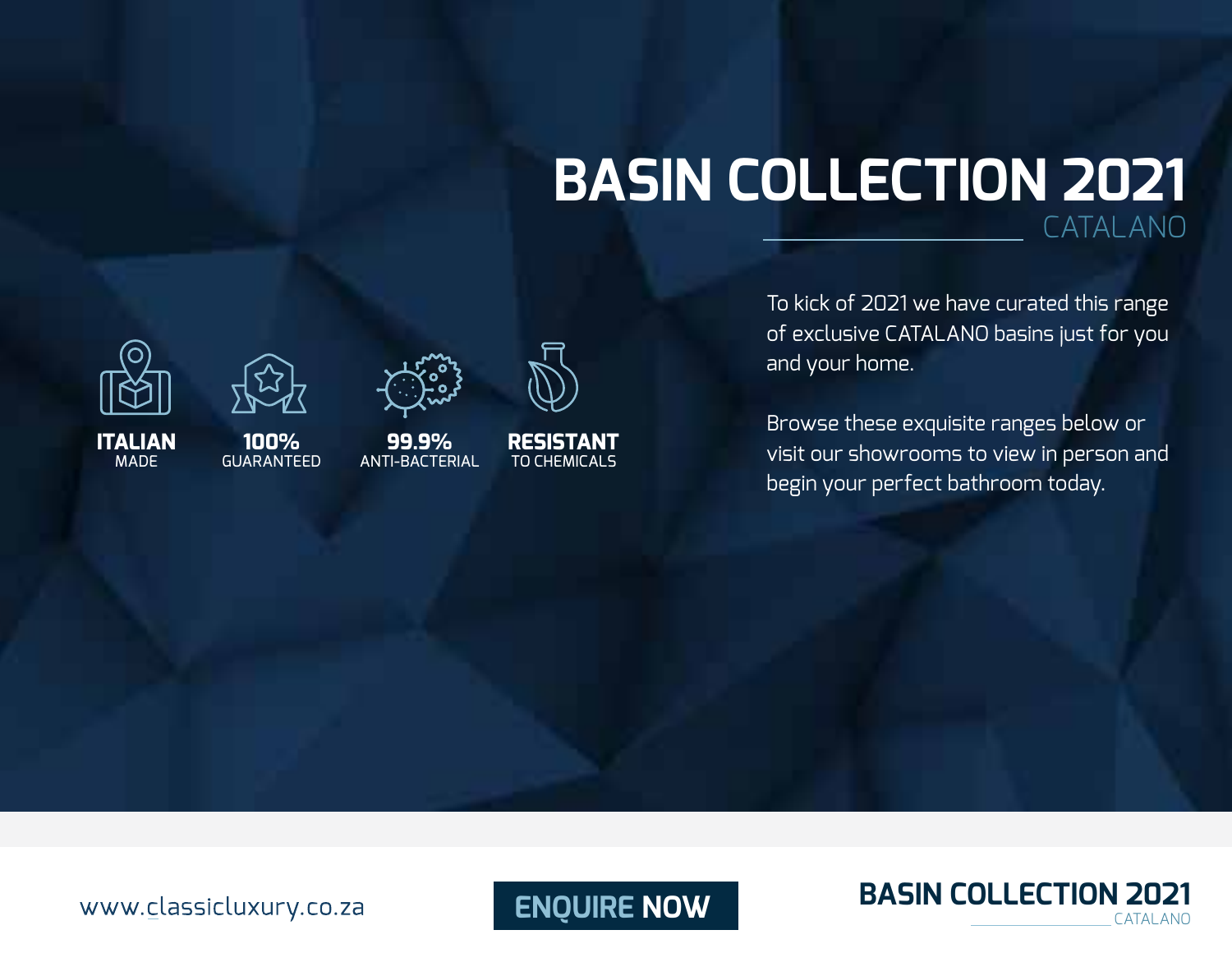

www.classicluxury.co.za

**ENQUIRE NOW BASIN COLLECTION 2021** 

80mm x 52mm

**R3495 Excl. VAT**

100m x 52mm

WAS **R5995**

**R4995 Excl. VAT**

120mm x 52mm

WAS **R7195**

**R5995 Excl. VAT**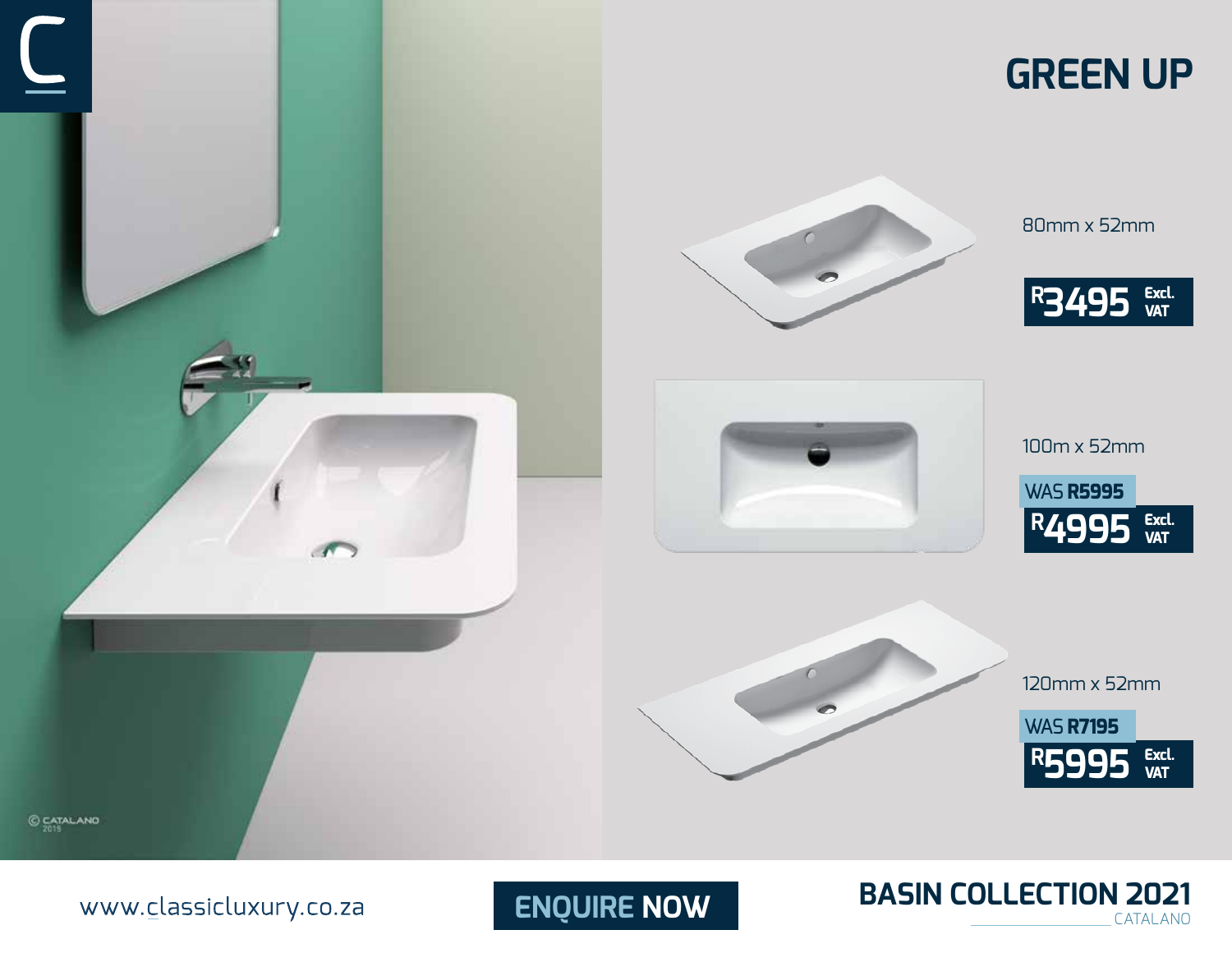



82mm x 49mm **R3999 Excl.**<br>VAT WAS **R4995**

**VELIS**



102mm x 51mm

**R4495 Excl. VAT** WAS **R5995**



#### www.classicluxury.co.za

**ENQUIRE NOW**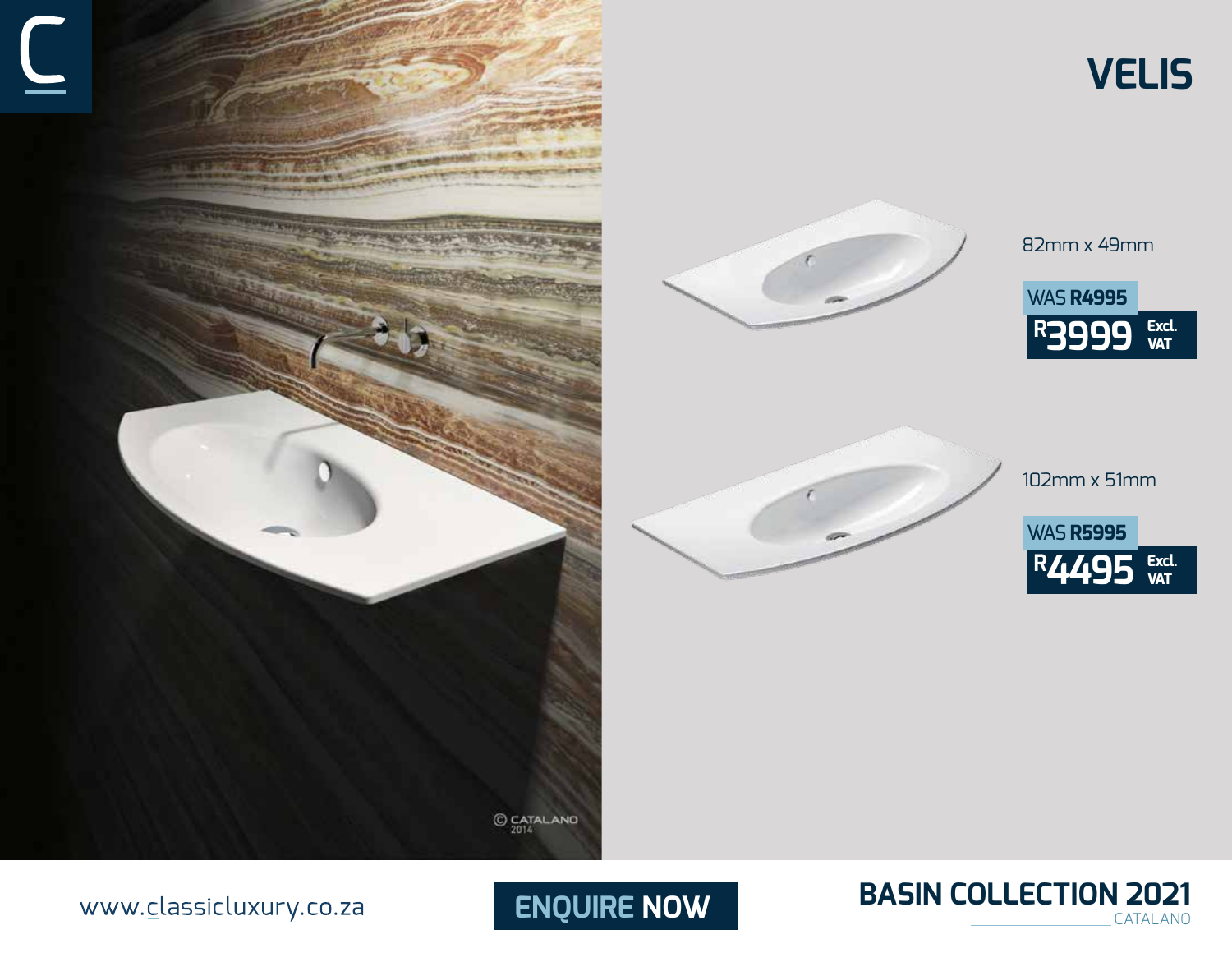





80mm x 50mm





100mm x 50mm





www.classicluxury.co.za

**ENQUIRE NOW**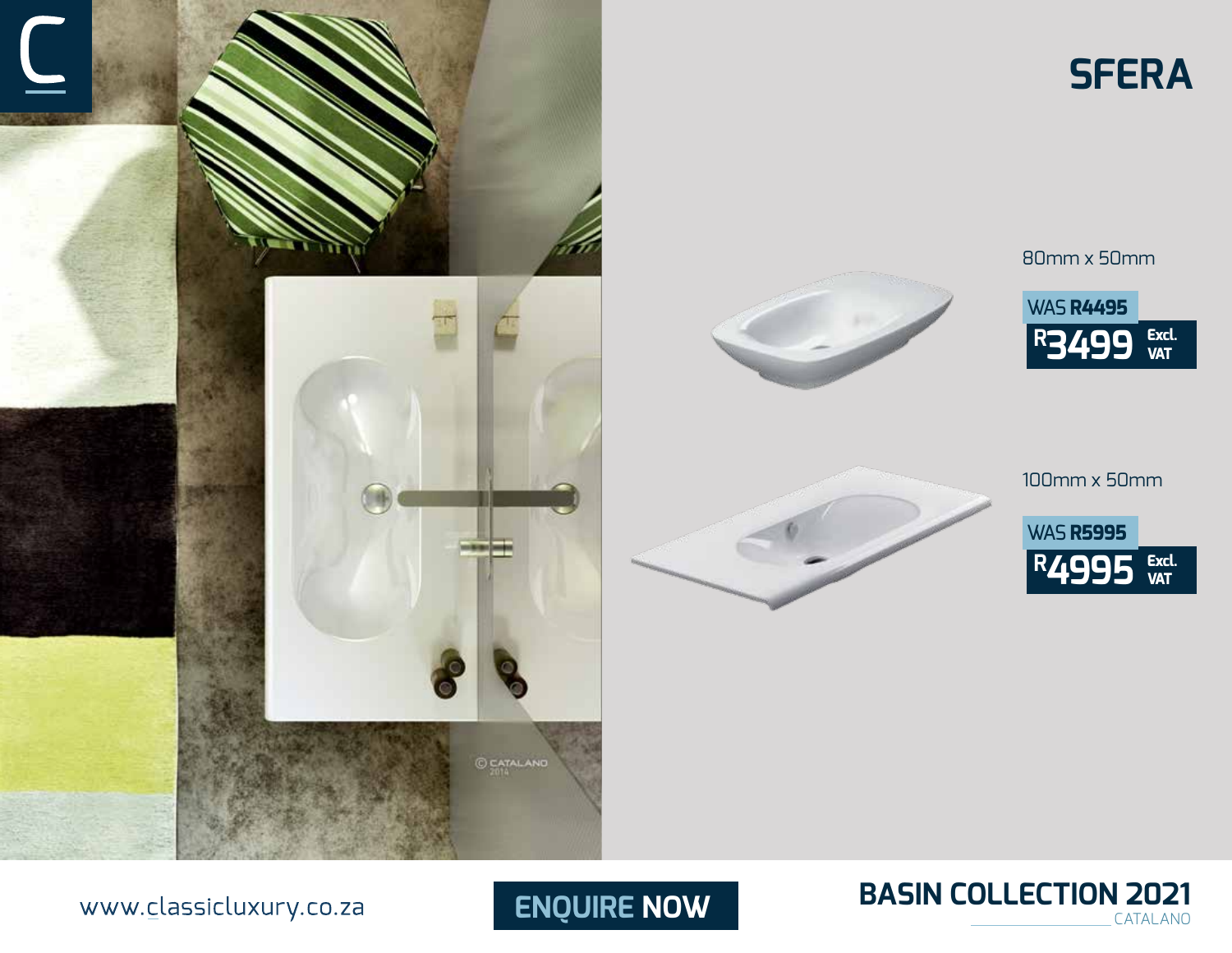

www.classicluxury.co.za



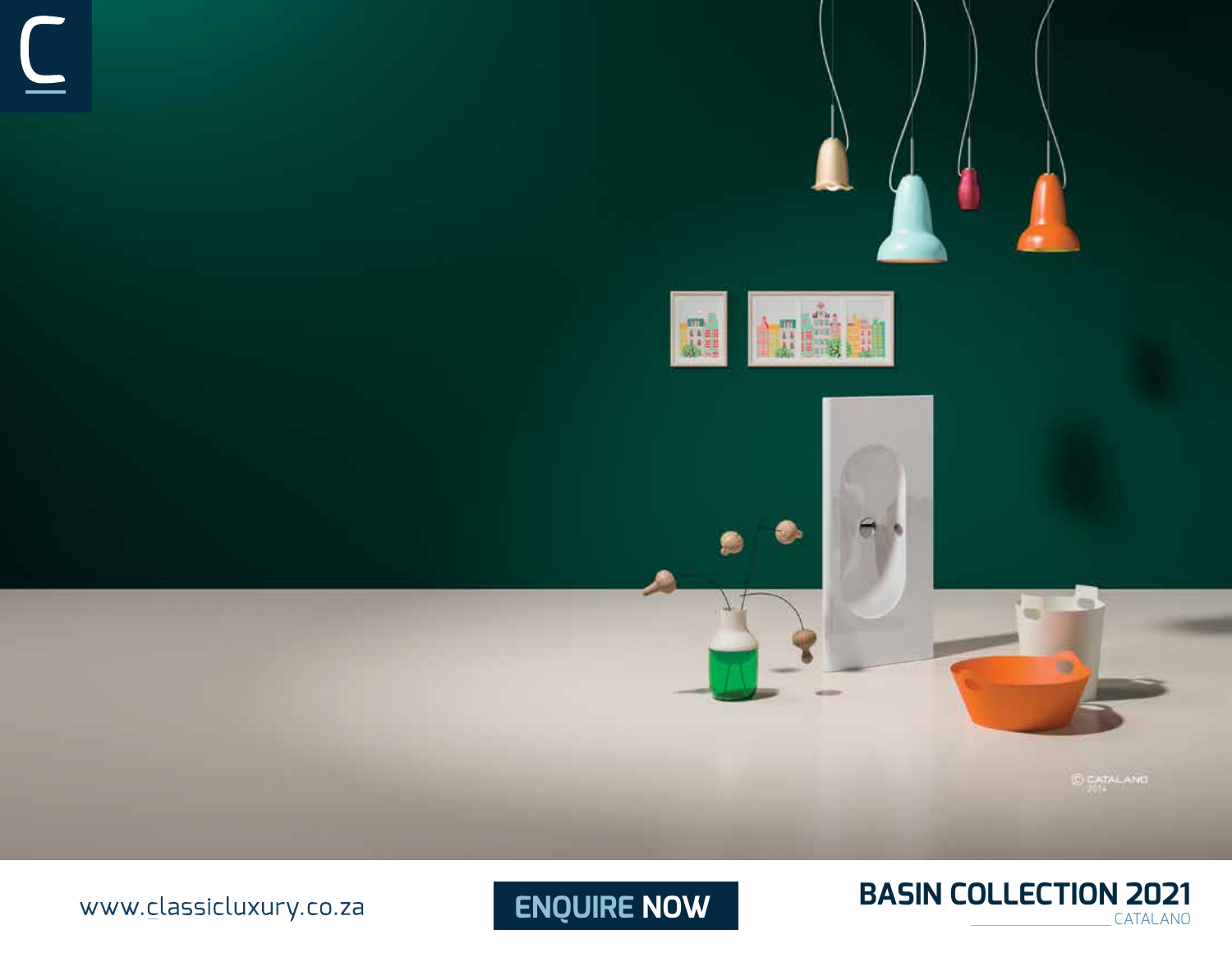





80mm x 48mm







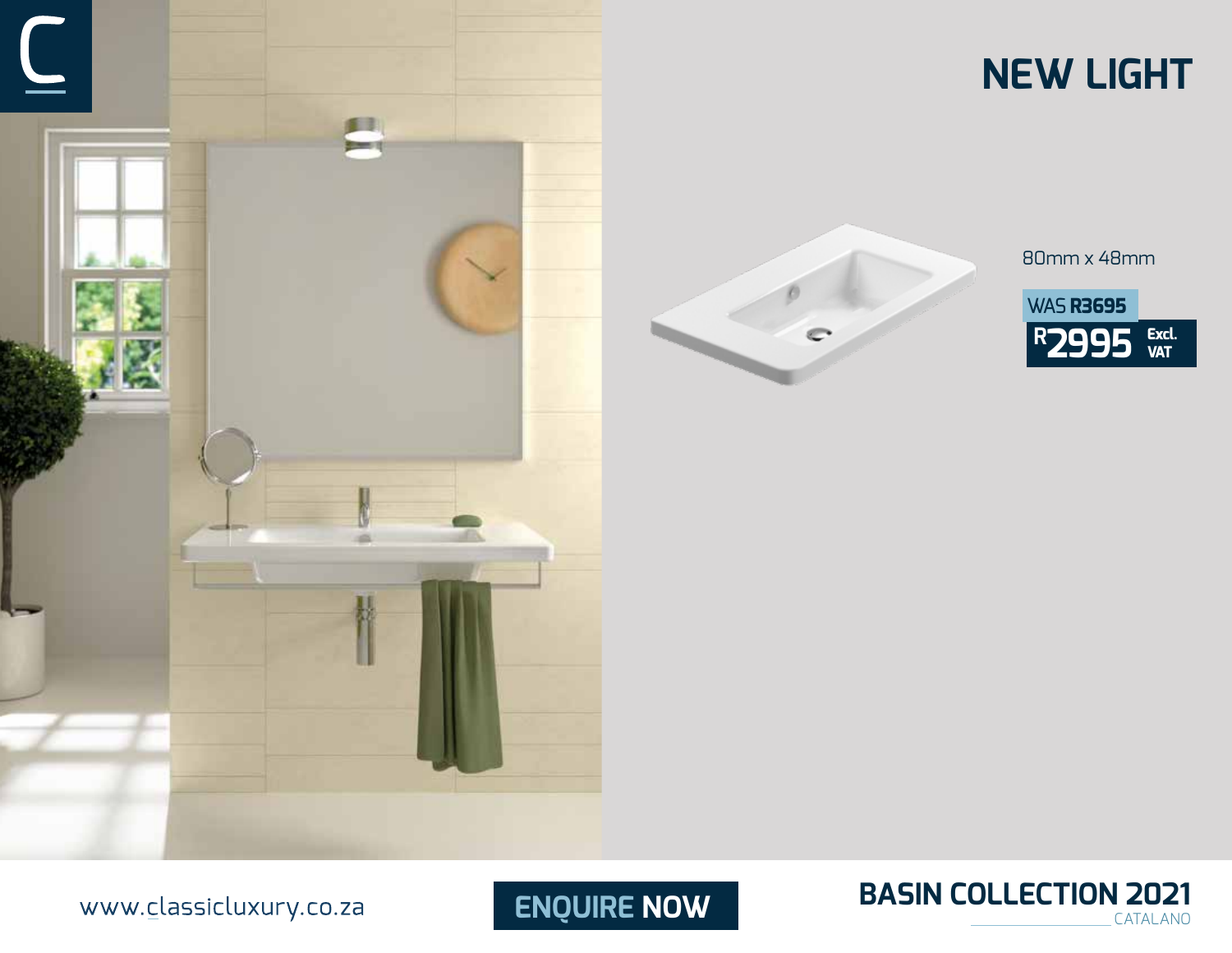

### **IMPRONTA**



75mm x 45mm



80mm x 50mm





www.classicluxury.co.za

**ENQUIRE NOW**